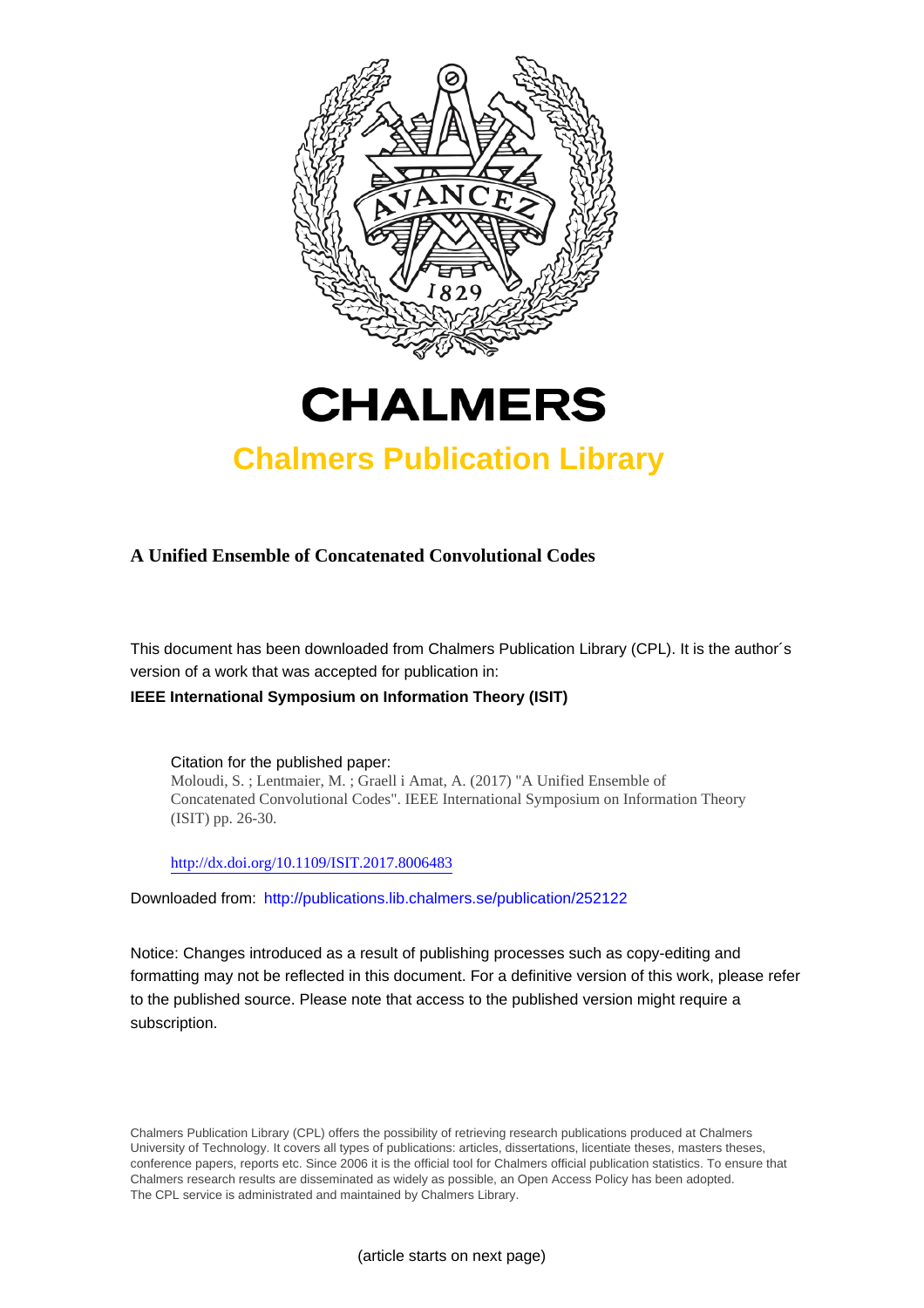# A Unified Ensemble of Concatenated Convolutional Codes

Saeedeh Moloudi<sup>†</sup>, Michael Lentmaier<sup>†</sup>, and Alexandre Graell i Amat<sup>‡</sup>

†Department of Electrical and Information Technology, Lund University, Lund, Sweden ‡Department of Signals and Systems, Chalmers University of Technology, Gothenburg, Sweden {saeedeh.moloudi,michael.lentmaier}@eit.lth.se, alexandre.graell@chalmers.se

*Abstract*—We introduce a unified ensemble for turbo-like codes (TCs) that contains the four main classes of TCs: parallel concatenated codes, serially concatenated codes, hybrid concatenated codes, and braided convolutional codes. We show that for each of the original classes of TCs, it is possible to find an equivalent ensemble by proper selection of the design parameters in the unified ensemble. We also derive the density evolution (DE) equations for this ensemble over the binary erasure channel. The thresholds obtained from the DE indicate that the TC ensembles from the unified ensemble have similar asymptotic behavior to the original TC ensembles.

#### I. INTRODUCTION

Over the last few years, research on low-density paritycheck (LDPC) convolutional codes [1], also known as spatially coupled LDPC (SC-LDPC) codes [2], has become very popular. It is proved that for these codes, the belief propagation (BP) decoder can achieve the threshold of the maximuma-posteriori (MAP) decoder [2], [3]. This remarkable phenomenon is known as threshold saturation. Spatial coupling is a general concept that is not limited to LDPC codes. Recently, spatially coupled turbo-like codes (SC-TCs) were introduced in [4], [5], [6]. In these works, the spatial coupling of the four main classes of TCs was considered. These included parallel concatenated codes (PCCs) [7], serially concatenated codes (SCCs) [8], braided convolutional codes (BCCs)[9], and hybrid concatenated codes (HCCs) [10], [11]. The density evolution (DE) analysis performed in [4], [5], [6] suggests that SC-TCs have an excellent asymptotic behavior and for them, threshold saturation occurs. This gives a new perspective in designing a concatenated coding scheme: optimizing the uncoupled ensembles for achieving the best BP threshold may not necessarily lead to the best overall performance.

TCs are adopted in many communication standards. Each class of TCs exhibits a unique asymptotic behavior. While certain classes—such as PCCs—yield good BP thresholds, certain others—such as SCCs and BCCs—have excellent MAP thresholds. However, spatial coupling gives a new perspective in the designing of TCs; relying on threshold saturation, we can optimize the component codes of SC-TCs for higher MAP threshold. In this way, powerful ensembles with good distance properties can perform very close to capacity [6].

So far, the different classes of TCs have been considered separately. A unified ensemble which contains all main TC ensembles can unify the frameworks for analysis, and clarify the connections between the TC classes. In fact, this ensemble can lead to a better understanding of the similarities and differences between various TC classes and the possible tradeoffs in the code design. In addition, the ensemble allows us to design new ensembles that do not belong to any of the original classes of TCs.

In [12], the authors introduced an ensemble which unifies PCCs and SCCs. This ensemble is based on concatenations of several component encoders and does not cover the BCC and HCC ensembles. In this paper, we introduce an ensemble of concatenated convolutional codes that encompasses all the above-mentioned four major classes of TCs. For simplicity, we only use a single rate-1 component code  $<sup>1</sup>$ . In other words, the</sup> different trellises are combined to a single self-concatenated trellis. Probably, the most famous class of self-concatenated convolutional codes are repeat accumulate (RA) codes, first introduced in [13]. This class of codes is covered by the proposed ensemble if the component code in the equivalent PCC ensemble is set as an accumulator. In order to find a self-concatenated equivalent for the other classes of TCs, some feedback path has to be introduced in the encoder structure. The differences between the various original TC ensembles are then reflected in the permutation structure and the amount of feedback in the unified ensemble.

We also derive the exact density evolution equations for the binary erasure channel (BEC). Using these equations, we compute the BP thresholds of the corresponding classes of TCs and we show that the obtained thresholds are very close to the thresholds of the original ensembles.

#### II. STEPS TOWARD THE SELF-CONCATENATED ENSEMBLE

In this section, for each class of TCs, we separately describe how to reduce the number of component codes in order to obtain the equivalent self-concatenated ensemble.

#### *A. Parallel Concatenated Codes*

Fig. 1(a) and (b) show the encoder block diagram and compact graph representation [6] of a PCC, respectively. The

This work was supported in part by the Swedish Research Council (VR) under grant #621-2013-5477.

<sup>&</sup>lt;sup>1</sup>In particular, we use a single rate-1/2 component encoder for which the systematic bits are punctured, thus obtaining a rate-1 encoder. We remark that it is also possible to build the unified ensemble based on a component encoder with general rate  $R$  and considering proper puncturing of the encoder.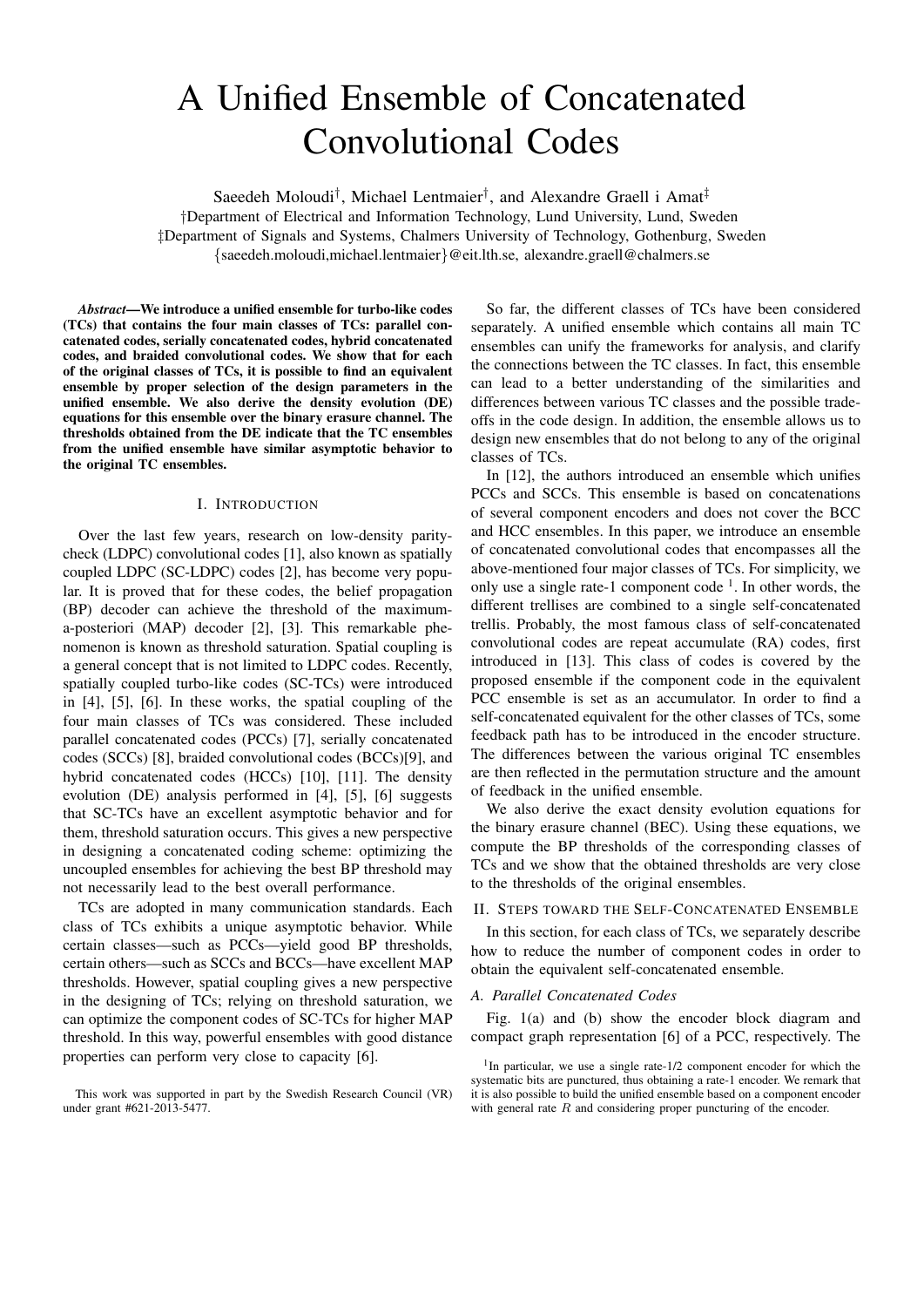

Fig. 1. (a) Block diagram of a PCC, (b) Compact graph of a PCC, (c) Block diagram of a self-concatenated PCC, and (d) Compact graph of a selfconcatenated PCC

considered PCC ensemble is built of two identical rate-1 component encoders, called upper and lower encoders, and shown by  $\mathcal{C}^{\text{U}}$  and  $\mathcal{C}^{\text{L}}$ , respectively. The information sequence u is connected to  $\mathcal{C}^{\mathsf{U}}$  to produce the parity sequence  $v^{\mathsf{U}}$ . Likewise, a reordered copy of  $u$  is connected to  $\mathcal{C}^{\mathsf{L}}$  to produce the parity sequence  $v^L$ . The output of the PCC encoder is the tuple  $(\boldsymbol{u}, \boldsymbol{v}^{\text{U}}, \boldsymbol{v}^{\text{L}})$ . In the compact graph representation (see Fig. 1(b)), the trellises corresponding to  $C^{\text{U}}$  and  $C^{\text{L}}$ , are depicted by squares (factor nodes) and denoted by  $T^{\text{U}}$  and  $T^{\text{L}}$ , respectively. These factor nodes are labeled with the length of the corresponding trellises. Each of the sequences  $u, v^{\text{U}}$ , and  $v<sup>L</sup>$  is represented by a black circle, called variable node. The permutation  $\Pi$  in the block diagram is replaced in Fig. 1(b) by a line that crosses the edge between  $u$  and  $v^L$ .

Fig. 1(c) and (d) show respectively the encoder block diagram and compact graph representation of the selfconcatenated coding ensemble corresponding to a PCC. In this ensemble, the two component encoders of the PCC ensemble are replaced by a repetition encoder  $C<sup>R</sup>$  (with repeating factor 2) followed by a rate-1 convolutional encoder  $C$ . The information sequence  $u$  is connected to  $\mathcal{C}^R$  to produce the sequence  $(u, u)$ . The resulting sequence is reordered by the permutation  $\tilde{\Pi}$  and used as input to C. The parity sequence v has length  $2N$ and corresponds to both  $v^{\text{U}}$  and  $v^{\text{L}}$  in the original ensemble. Note that, by replacing  $C$  by an accumulator in Fig. 1(c), an RA code can be obtained. However, the ensemble in Fig. 1(c) is more general as  $\mathcal C$  can be any convolutional encoder.

In the compact graph representation (see Fig.  $1(d)$ ), the repetition of the information sequence is shown by increasing the degree of the corresponding variable node. As it is shown in the figure, the sequence  $u$  and its repetition are multiplexed to produce the sequence  $(u, u)$ . The multiplexer is represented by a rectangle. The resulting sequence is connected to trellis  $T$  to produce the parity sequence  $v$ . Note that the length of the trellis in the self-concatenated ensemble is twice of the length of  $T^{\text{U}}$  and  $T^{\text{L}}$  in the original ensemble.

In this paper we consider block-wise multiplexers. By



Fig. 2. (a) Block diagram of a SCC, (b) Compact graph of a SCC, (c) Block diagram of a self-concatenated SCC, and (d) Compact graph of a selfconcatenated SCC

selecting

$$
\tilde{\Pi} = \left[ \begin{array}{cc} I & 0 \\ 0 & \Pi \end{array} \right],\tag{1}
$$

where  $\boldsymbol{I}$  is the  $N \times N$  identity matrix, the self-concatenated ensemble is equivalent to the original ensemble.

#### *B. Serially Concatenated Codes*

The encoder block diagram and the compact graph representation of the SCC ensemble are shown in Fig. 2(a) and (b), respectively. This ensemble is built of two identical rate-1 component encoders called outer and inner encoders and shown by  $\mathcal{C}^{\mathbb{O}}$  and  $\mathcal{C}^{\mathbb{I}}$ , respectively. The length-N information sequence,  $\boldsymbol{u}$ , is connected to  $\mathcal{C}^{\mathcal{O}}$  to produce the parity sequence  $v^0$ . Then, the sequences u and  $v^0$  are multiplexed and reordered. The resulting sequence is used as input for  $C^I$  to produce the parity sequence  $v^I$ .

The encoder block diagram and compact graph representation of the equivalent self-concatenated ensemble are shown in Fig. 2(c) and (d), respectively. In this ensemble, the trellises of the outer and inner encoders are combined to make a trellis with length  $3N$ . Similarly to the self-concatenated ensemble for PCCs,  $\boldsymbol{u}$  is connected to  $\mathcal{C}^R$  with repetition factor 2 to produce the sequence  $\tilde{u} = (u, u)$ . In the original ensemble  $v^0$ is used as part of the input to  $C<sup>I</sup>$ . To satisfy this condition with only one component encoder, the overall parity sequence of the self-concatenated ensemble,  $v$ , is divided into two sequences  $v^{(1)}$  and  $v^{(2)}$ , of length 2N and N, respectively. Then,  $v^{(2)}$ is used as a part of the input sequence through a feedback path. The feedback path connects  $v^{(2)}$  to a multiplexer. Then, this sequence is multiplexed with sequence  $\tilde{u}$ . The resulting sequence is reordered by  $\tilde{\Pi}$  and used as input to C. Note that sequences  $v^{(1)}$  and  $v^{(2)}$  correspond to  $v^0$  and  $v^1$  in the original ensemble, respectively.

We remark that, in general, the encoder of the selfconcatenated ensemble is not causal. However, this problem can be solved by proper selection of  $\Pi$  or by spatial coupling. By selecting  $\Pi$  as in (1) the corresponding trellis is split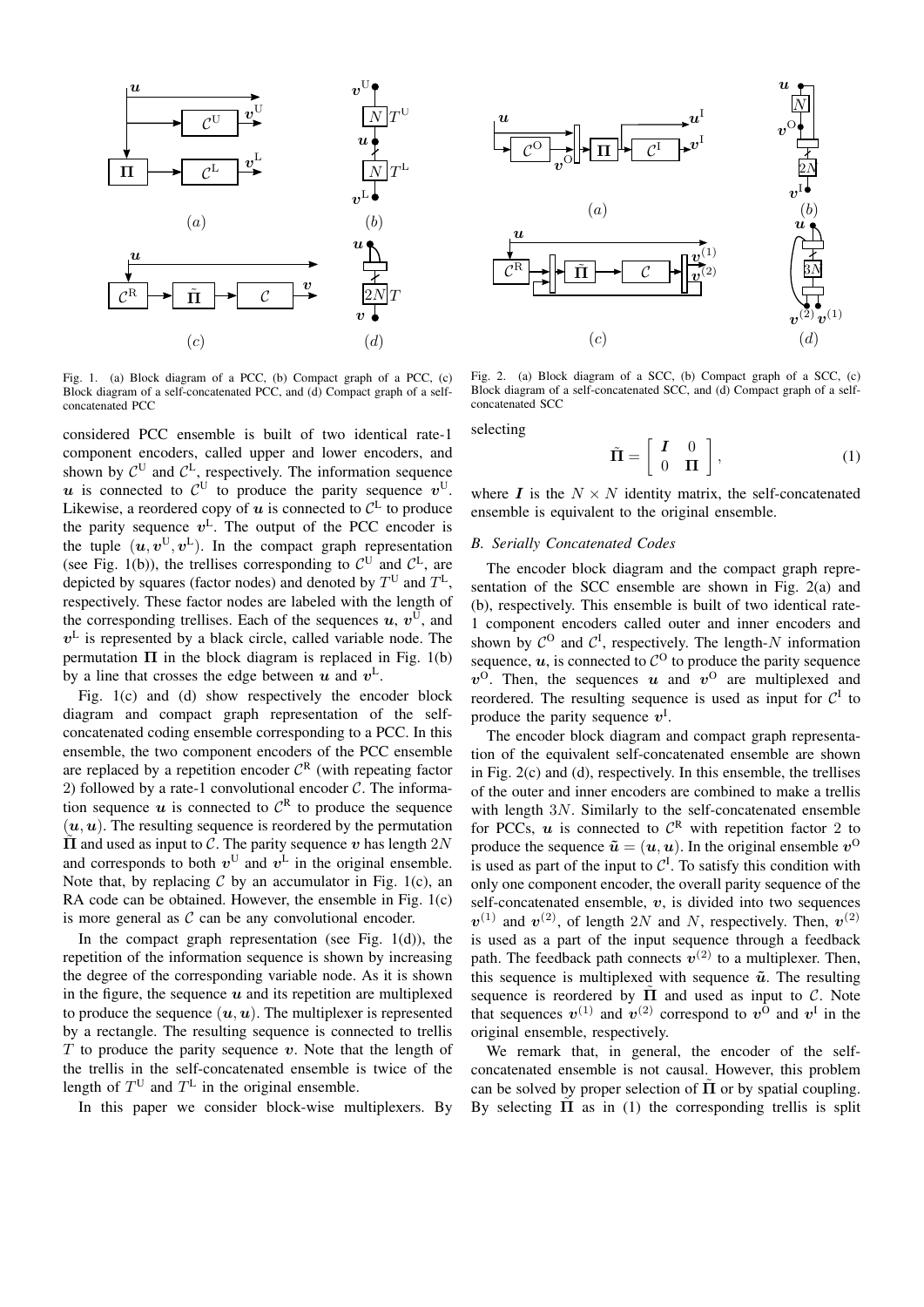

Fig. 3. (a) Block diagram of a HCC, (b) Compact graph a HCC, (c) Block diagram of a self-concatenated HCC (step 1), (d) Compact graph of a selfconcatenated HCC (step 1), (e) Block diagram of a self-concatenated HCC (step 2), and (f) Compact graph of a self-concatenated HCC (step 2)

into two parts. The information sequence  $u$  is connected to the first part to produce  $v^{(2)}$ . Then, a reordered copy of the sequence  $(u, v^{(2)})$  is connected to the second part of the trellis to produce  $v^{(1)}$ . By spatial coupling, the feedback path can be fed forward to the corresponding multiplexer in the next time slots.

#### *C. Hybrid Concatenated Codes*

Fig. 3(a) shows the encoder block diagram of an HCC ensemble built from three identical rate-1 component encoders. The corresponding compact graph representation is also shown in Fig. 3(b). The considered HCC ensemble is a serial concatenation of a parallel ensemble with an inner encoder. The information sequence  $u$  and a reordered copy of it are fed to two encoders, referred to as upper and lower encoders, and denoted by  $\mathcal{C}^{\mathsf{U}}$  and  $\mathcal{C}^{\mathsf{L}}$ , to produce parity sequences  $v^{\mathsf{U}}$  and  $v^{\mathsf{L}}$ , respectively. Then,  $v^{\text{U}}$  and  $v^{\text{L}}$  are multiplexed and reordered. The resulting sequence is used as an input to the inner encoder  $\mathcal{C}^{\mathrm{I}}$ .

The corresponding self-concatenated ensemble can be obtained in two steps. First, as it is shown in Fig.  $3(c)(d)$ , the upper and lower trellises can be unified into a single trellis with length  $2N$  by the method described for PCCs. Then, the resulting trellis can be connected to the inner trellis using the method described for SCCs.

The self-concatenated ensemble for HCCs is shown in Fig.  $3(e)(f)$ . In this ensemble, the overall trellis has length  $4N$ . The parity sequence  $v$  is divided into two equal-size sequences  $v^{(1)}$  and  $v^{(2)}$  of length  $2N$  . Then,  $v^{(2)}$  is multiplexed with sequence  $(\boldsymbol{u}, \boldsymbol{u})$  generated by a repetition encoder  $C^R$ . The resulting sequence is reordered and used as an input to a rate-



Fig. 4. (a) Block diagram of a BCC, (b) Compact graph a BCC, (c) Block diagram of a self-concatenated BCC (step 1), (d) Compact graph of a selfconcatenated BCC (step 1), (e) Block diagram of a self-concatenated BCC (step 2), and (f) Compact graph of a self-concatenated BCC (step 2)

1 convolutional encoder C. Note that  $v^{(1)}$  and  $v^{(2)}$  correspond to  $(v^{\text{U}}, v^{\text{L}})$  and  $v^{\text{I}}$  of the original ensemble. By selecting

$$
\tilde{\mathbf{\Pi}} = \begin{bmatrix} I & 0 & 0 \\ 0 & \mathbf{\Pi}^{L} & 0 \\ 0 & 0 & \mathbf{\Pi}^{I} \end{bmatrix},
$$
 (2)

the self-concatenated ensemble is equivalent to the original ensemble.

#### *D. Braided Convolutional Codes*

Fig. 4(a) shows the encoder block diagram of a BCC ensemble. This ensemble is similar to the PCC ensemble but the BCC ensemble is built of two rate-2 $2$  convolutional encoders and the parity sequence of each encoder is fed back to the input of the other encoder. Similarly to PCCs, the component encoders are denoted by  $C^U$  and  $C^L$  and called upper and lower encoders, respectively. The compact graph representation of the ensemble is shown in Fig. 4(b). The information sequence  $u$  and a reordered copy of  $v^L$  are used as the first and second input of  $\mathcal{C}^{\mathbf{U}}$ , respectively to produce the parity sequence  $v^{\text{U}}$ . Likewise, a reordered copy of u and a reordered copy of  $v^{\text{U}}$  are used as the first and second input of  $C^{\text{L}}$  respectively, to produce  $v^{\text{L}}$ .

In order to obtain the self-concatenated ensemble for BCCs, we can use the method described for PCCs. Fig. 4(c) and (d) show the encoder block diagram and compact graph representation of the corresponding self-concatenated ensemble.

<sup>2</sup>The component encoders are rate-2/3 convolutional encoders with all systematic bits punctured.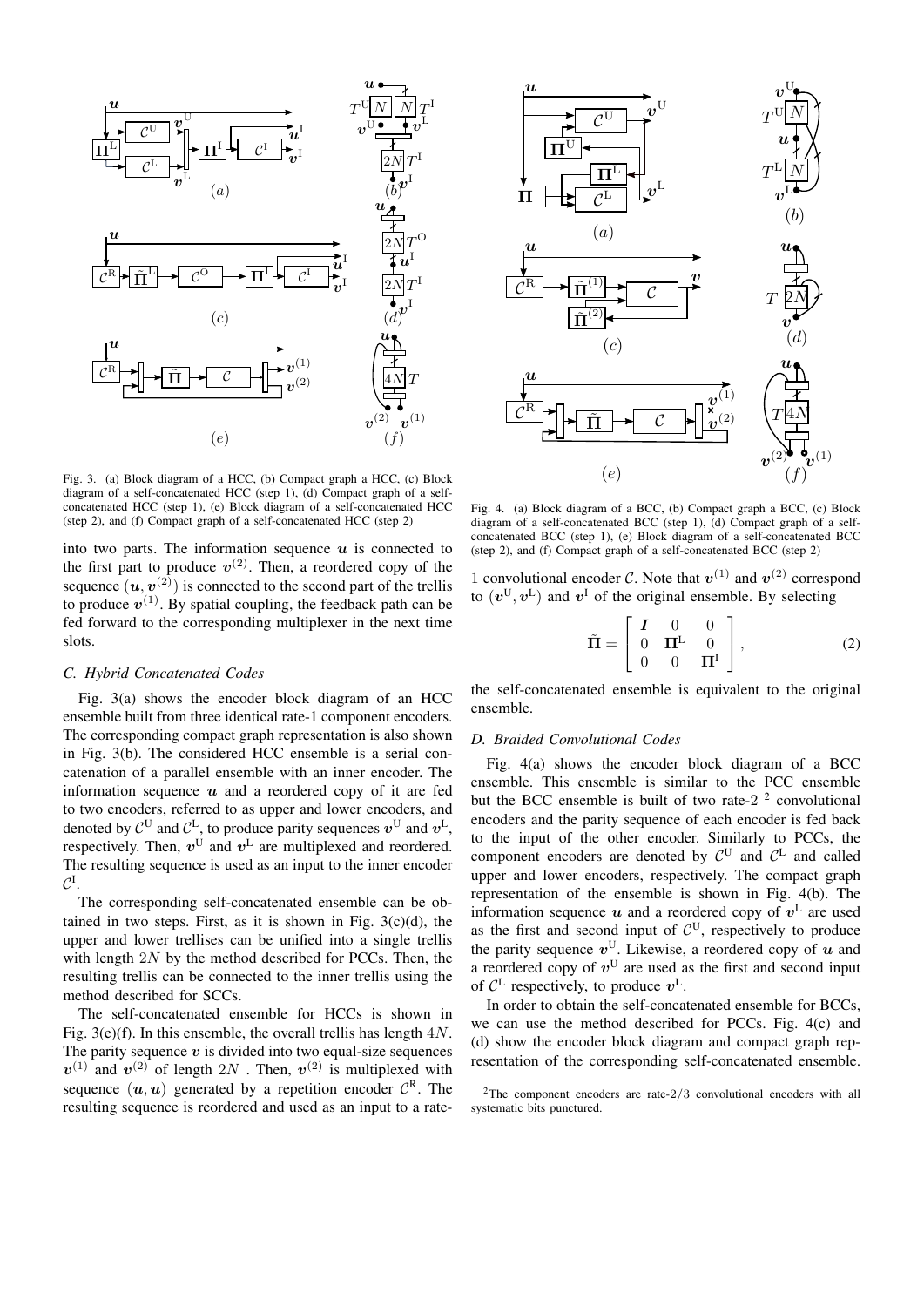

Fig. 5. (a) Block diagram of encoder (b) Compact graph representation of the unified ensemble

The two component encoders, with  $N$  trellis sections, in the original ensembles are combined to a component encoder with length-2N trellis. The sequence  $u$  is connected to a repetition encoder  $\mathcal{C}^R$  to produce the sequence  $(u, u)$ . The resulting sequence is reordered by permutation  $\tilde{\mathbf{\Pi}}^{(1)}$  and used as the first input of a rate-2 convolutional encoder  $C$ . The second input of the encoder is a copy of the parity sequence  $v$  that is reordered by the permutation  $\tilde{\mathbf{\Pi}}^{(2)}$ . By selecting the permutations as

$$
\tilde{\Pi}^{(1)} = \begin{bmatrix} I & 0 \\ 0 & \Pi \end{bmatrix},
$$

$$
\tilde{\Pi}^{(2)} = \begin{bmatrix} 0 & \Pi^{U} \\ \Pi^{L} & 0 \end{bmatrix},
$$

the encoders in Fig. 4(a) and (c) are equivalent.

The encoder ensembles in Fig. 4(a) and (c) are not causal. For the original ensemble of BCCs introduced in [9], this problem was solved by spatial coupling. In the block-wise BCC ensemble, the parity sequences  $v^{\text{U}}$  and  $v^{\text{L}}$ , (or v in the self-concatenated ensemble), are connected to the inputs of the corresponding encoders after passing delay blocks. This makes the encoder causal.

It is also possible to find a self-concatenated ensemble for BCCs that is very close to those for the other TC classes. We can replace the rate-2 component encoder in the selfconcatenated ensemble by a rate-1 encoder for that half of its output sequence is punctured. The encoder block diagram for this ensemble is shown in Fig. 4(e) and its corresponding compact graph representation is depicted in Fig. 4(f). As it is shown in these figures, the parity sequence is divided into two parts  $v^{(1)}$  and  $v^{(2)}$ . Sequence  $v^{(1)}$  is fully punctured and  $v^{(2)}$ is multiplexed with the sequence  $(u, u)$  at the output of the repetition encoder  $C^{R}$ . The resulting sequence is reordered and fed to the convolutional encoder  $\mathcal C$  with corresponding trellis of length 4N.

#### III. THE UNIFIED ENSEMBLE

Comparing the obtained self-concatenated ensembles introduced in the previous section for the considered classes of TCs, we note similarities between them (see Fig. 1-Fig. 4). Based on these similarities, we develop a unified ensemble. The block diagram of the encoder and the compact graph representation of this ensemble is shown in Fig. 5. In this ensemble, the component convolutional encoder is a rate-1 convolutional encoder. The information sequence  $u$ , of length N, is connected to a repetition encoder  $C<sup>R</sup>$  with repetition factor 2 to produce the sequence  $\tilde{u} = (u, u)$ . This sequence

TABLE I PARAMETERS OF PCCS, SCCS, BCCS AND HCCS

| Ensemble   | $\,$ $R$ | $\rho_1$     | $\rho_2$ | l              | $l_1$                       | $l_2$         | $l_2/l_1$ |
|------------|----------|--------------|----------|----------------|-----------------------------|---------------|-----------|
| <b>PCC</b> | 1/3      |              |          | $\mathfrak{D}$ | 2                           | $\Omega$      | 0         |
| <b>SCC</b> | 1/4      |              | 1        | 3              | 2                           | 1             | 1/2       |
| <b>BCC</b> | 1/3      | $\Omega$     |          | $\overline{4}$ | 2                           | $\mathcal{L}$ |           |
| <b>HCC</b> | 1/5      | $\mathbf{1}$ | 1        | 4              | $\mathcal{D}_{\mathcal{L}}$ | $\mathcal{D}$ |           |

is multiplexed with  $v^{(2)}$  which is a part of the overall parity sequence  $v$ . Then, the resulting sequence is reordered by the permutation  $\Pi^{(1)}$ , of size lN, and fed to the convolutional encoder  $C$ . Parameter  $l$  is a design parameter which can be tuned to yield a specific TC class (PCC, SCC, BCC, or HCC). The values of *l* for the different classes of TCs are presented in Table I.

The sequence v is divided into two sequences  $v^{(1)}$  and  $v^{(2)}$ of length  $l_1N$  and  $l_2N$ , respectively. In order to guarantee random division of  $v$ , first, this sequence is reordered by a permutation. Then, it is divided into the two sequences  $v^{(1)}$ and  $v^{(2)}$ . The values of  $l_1$  and  $l_2$  for each class of TCs, are provided in Table I. Note that  $l = l_1 + l_2$ .

Parameters  $\rho_1$  and  $\rho_2$  in Table I are the permeability rates for sequences  $v^{(1)}$  and  $v^{(2)}$ , respectively, giving the fraction of surviving bits of  $v^{(1)}$  and  $v^{(2)}$  after puncturing. For example, to obtain the equivalent ensemble for BCCs,  $\rho_1 = 0$ , as  $v^{(1)}$  is fully punctured. We remark that by selecting  $\rho_1$  and  $\rho_2$  properly, the obtained ensemble covers a family of rate compatible TCs.

An inspection of Fig. 5(b) reveals that the compact graph representation of the unified ensemble is very close to the protograph of an irregular LDPC code. The factor node is a trellis with length  $lN$ , where its degree is fixed to two. The variable nodes are classified into three groups as follows:  $u$ is an information variable node with degree 2,  $v^{(1)}$  is a parity variable node with degree 1, and  $v^{(2)}$  is a parity variable node with degree 2. The length of theses variable nodes are not equal. Considering length N for  $u, v^{(1)}$  and  $v^{(2)}$  have length  $l_1N$  and  $l_2N = 2N$ , respectively. According to Table I, different ensembles of TCs can be obtained by changing the ratio  $l_2/l_1$  which is the proportion of degree-1 and degree-2 parity variable nodes. This is very close to defining the variable node degree distribution for LDPC codes.

#### *A. Density Evolution*

Considering transmission over a BEC with channel parameter  $\varepsilon$ , we can analyze the asymptotic behavior of the unified ensemble by tracking the evolution of the erasure probability with the number of iterations of the decoding procedure. This evolution can be shown as a set of equations called DE equations, and for the BEC, it is possible to derive an exact expression for them. In the ith iteration, the extrinsic erasure probabilities from factor node  $T$  toward variable nodes are denoted by  $x_1^{(i)}$  and  $x_2^{(i)}$ , respectively, for the first and second